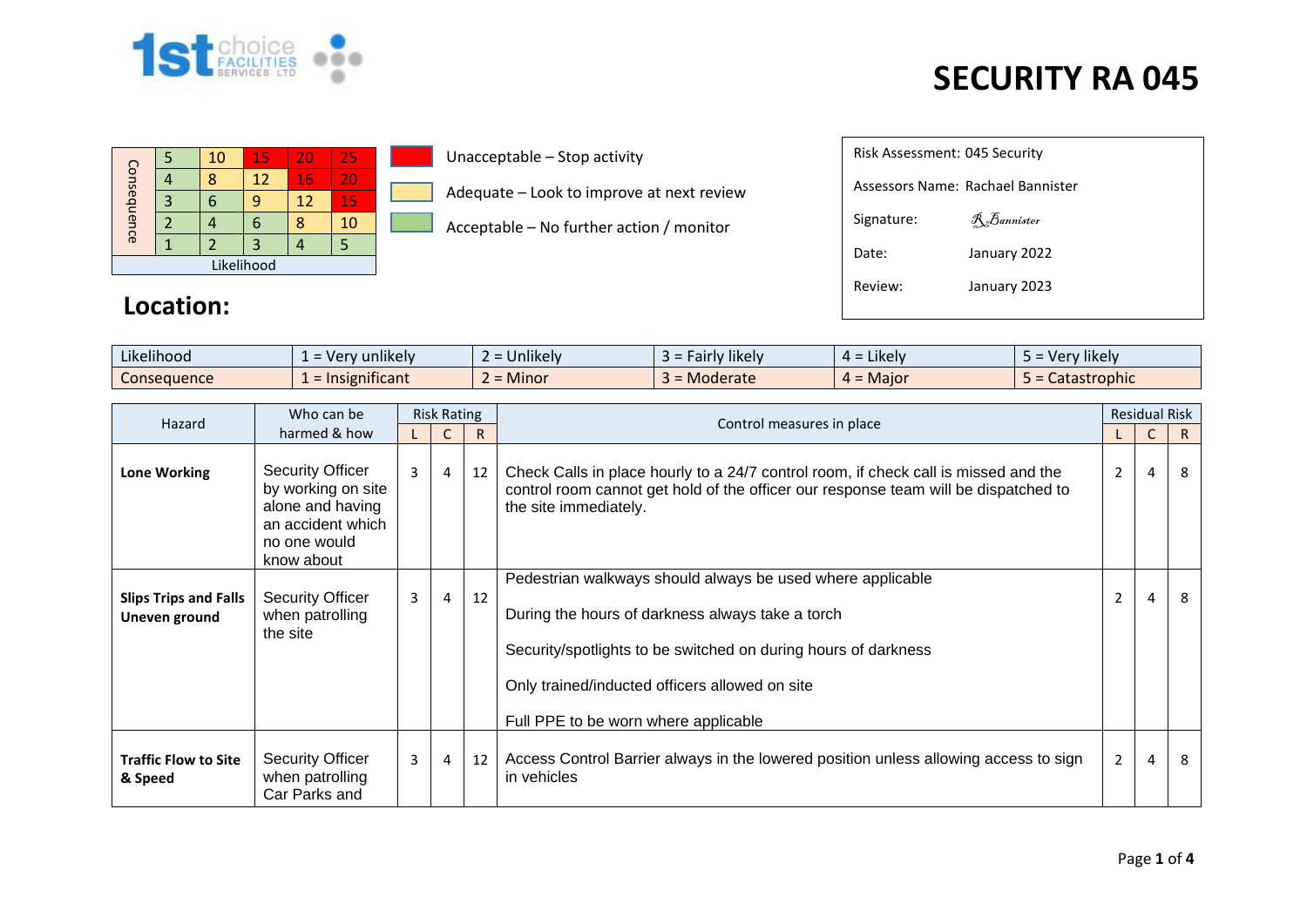

|                                                                        | areas when cars<br>are present.                                                                                            |   |   |    | Full PPE to be worn<br>Always face oncoming traffic<br>Give clear hand signals<br>Speed limit signage clearly visible<br>Traffic Cones and bollards in use                                                                                                                                                                                                                              |                |   |   |
|------------------------------------------------------------------------|----------------------------------------------------------------------------------------------------------------------------|---|---|----|-----------------------------------------------------------------------------------------------------------------------------------------------------------------------------------------------------------------------------------------------------------------------------------------------------------------------------------------------------------------------------------------|----------------|---|---|
| <b>Manual handling</b>                                                 | <b>Security Officers</b><br>when they receive<br>deliveries or are<br>asked to move<br>boxes within the<br>reception area. | 3 | 4 | 12 | All persons are trained in manual handling and follow training and instruction given.<br>Personnel are instructed to use mechanical assistance wherever practically possible.<br>Loads are broken down as far as is reasonably practicable and team lifting employed<br>where necessary.<br>Where larger loads are involved, a specific manual handling assessment will be<br>required. | $\overline{2}$ | 4 | 8 |
| Weather                                                                | <b>Security Officers</b><br>completing<br>external patrols in<br>adverse weather<br>conditions.                            | 3 | 4 | 12 | Full First Choice Facilities Services uniform must be worn at all times, including Hi Vis<br>Jacket/wet weather wear/Hi Vis bib as determined by the climate                                                                                                                                                                                                                            | $\overline{2}$ | 4 | 8 |
| <b>Visitors to Site</b><br>contractors,<br><b>Staff &amp; Cleaners</b> | <b>Security Officers</b><br>not knowing of<br>visitors,<br>contractors, staff<br>& cleaners<br>attending site out          | 3 | 4 | 12 | Out of Hours and weekend working processes in place<br>Only prearranged contractors given access to site/premises<br>Contractors provide method statements and risk assessments prior to any works<br>being conducted                                                                                                                                                                   | $\overline{2}$ | 4 | 8 |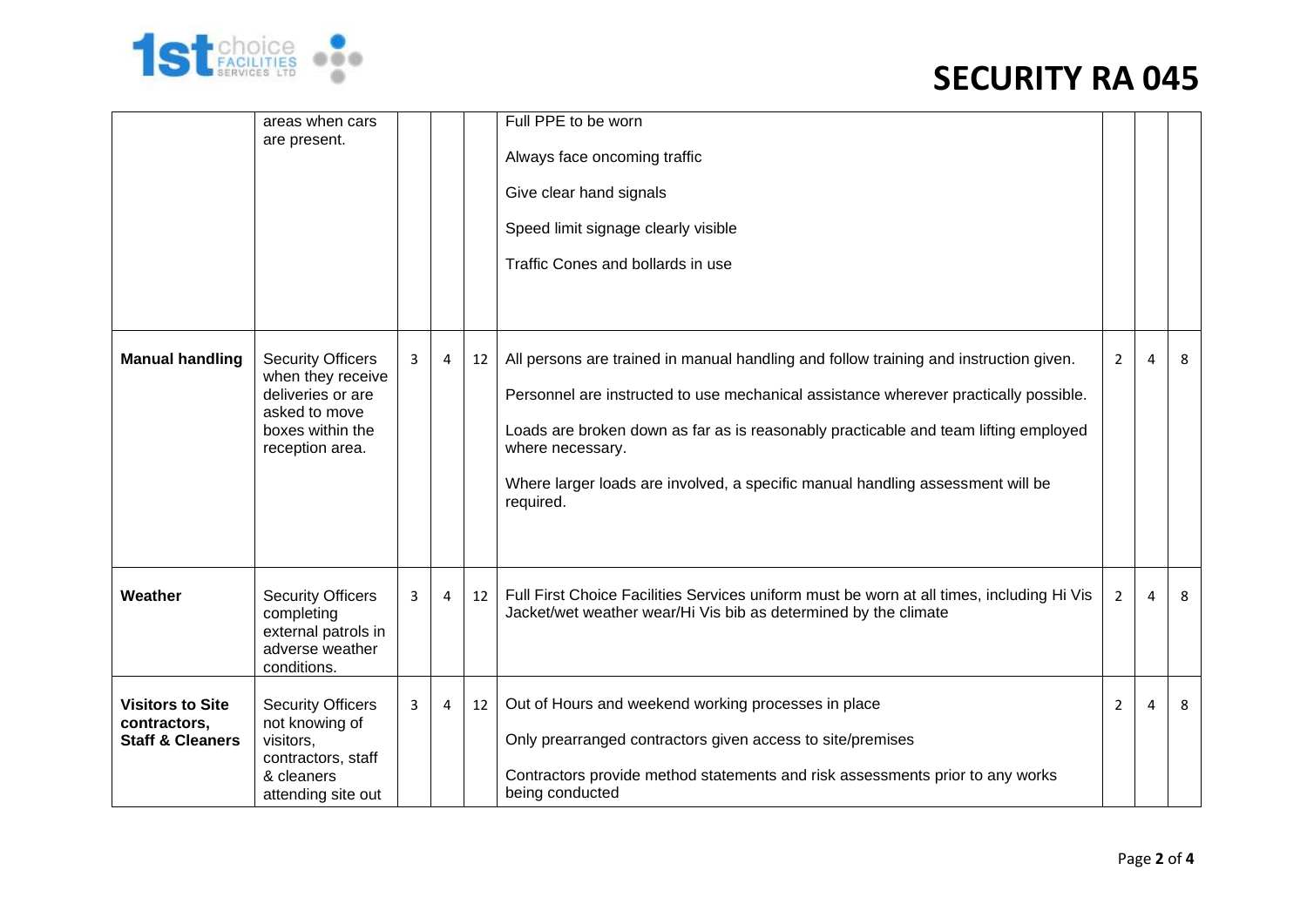

|                                           | of hours could<br>lead to conflict<br>when refused<br>access                                                                                                                   |   |   |    | Officers to talk their selves out of a conflict situation by using their conflict<br>Management training.                                                                                                                                                                                                                                                                                                                                                                                                                                                               |                |                |   |
|-------------------------------------------|--------------------------------------------------------------------------------------------------------------------------------------------------------------------------------|---|---|----|-------------------------------------------------------------------------------------------------------------------------------------------------------------------------------------------------------------------------------------------------------------------------------------------------------------------------------------------------------------------------------------------------------------------------------------------------------------------------------------------------------------------------------------------------------------------------|----------------|----------------|---|
| <b>Welfare</b>                            | <b>Security Officers</b><br>not having any<br>facilities in place<br>which could<br>cause fatigue,<br>dehydration.                                                             | 3 | 4 | 12 | Welfare area defects to be escalated immediately to Line Manager<br>Good House Keeping<br>Drinking Water and Facilities in place<br>Smoking to be confined to designated areas                                                                                                                                                                                                                                                                                                                                                                                          | $\overline{2}$ | 4              | 8 |
| <b>Display Screen</b><br><b>Equipment</b> | <b>Security Officers</b><br>monitoring CCTV<br>monitors as part<br>of their job role or<br>having to<br>complete a lot of<br>computer work<br>causing tiredness<br>and fatigue | 3 | 4 | 12 | DSE Policy included in staff handbook & site file<br>Work Station assessments completed (Client)<br>Provide eye and eyesight test on request and special spectacles if needed.<br>Ensure breaks are taken at regular intervals throughout the day                                                                                                                                                                                                                                                                                                                       | 2              | 4              | 8 |
| Workplace<br>Violence, attack<br>or abuse | <b>Security Officers</b><br>being faced with<br>an unhappy<br>visitor.                                                                                                         | 3 | 4 | 12 | Officers are trained as part of the SIA Security Licensing how to deal with threats of<br>violence, attack or abuse.<br>All officer must adhere to this training and complete an Incident Report as soon as an<br>incident has occurred.<br>• Officers should not put themselves in situations where Violence, attack or abuse<br>can occur.<br>• Senior Managers are available on the phone and email 24/7, if an officer requires<br>guidance.<br>• The emergency services should also be called in line with UK Laws. • Refer to<br>Violence in the workplace policy | $\overline{2}$ | $\overline{a}$ | 8 |
| <b>Plant Rooms</b>                        | <b>Security Officers</b><br>maybe in danger                                                                                                                                    | 3 | 4 | 12 | Plant room area is secure with barriers around the Plant room area.                                                                                                                                                                                                                                                                                                                                                                                                                                                                                                     | 2              | 3              | 8 |